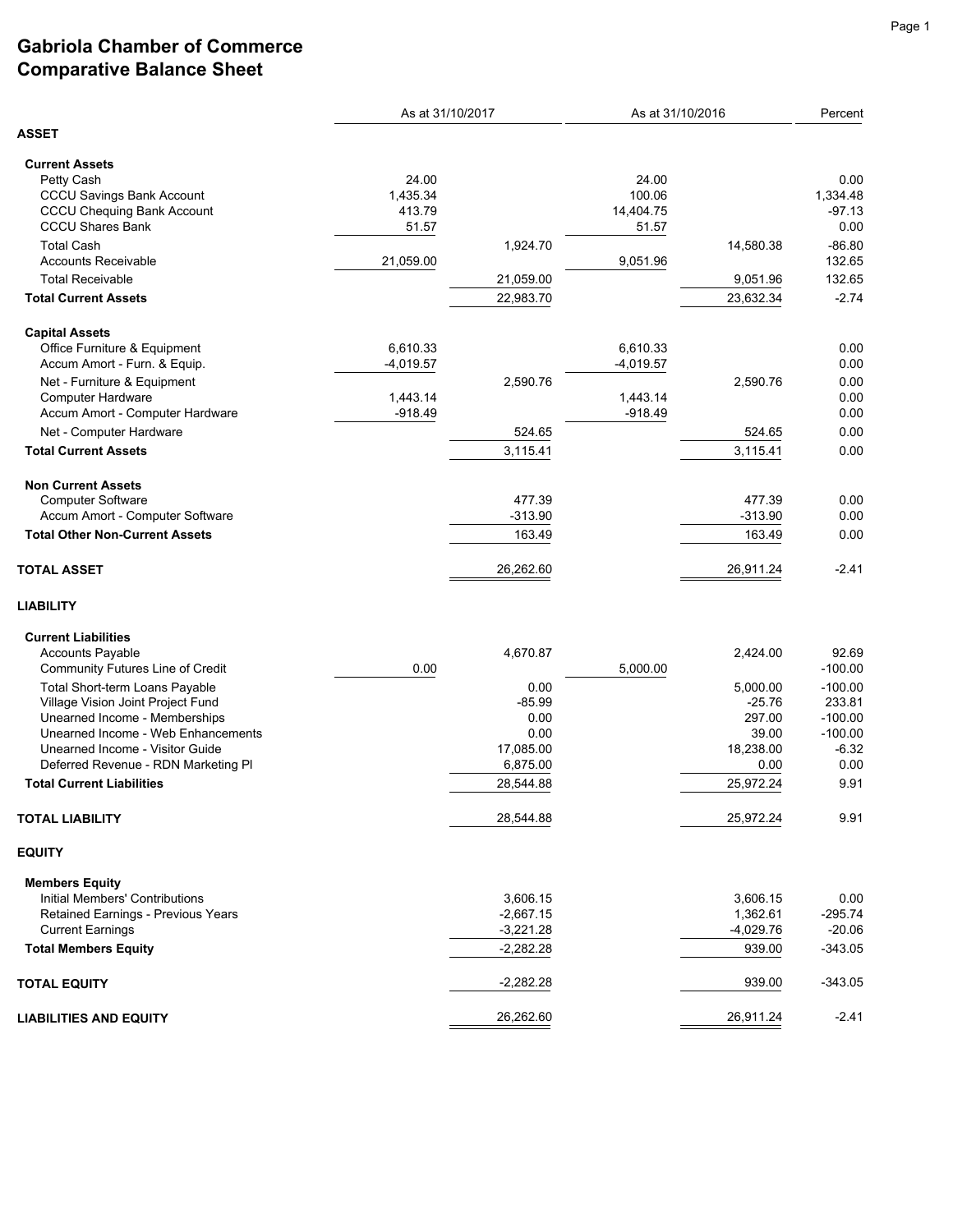## **Gabriola Chamber of Commerce Comparative Income Statement**

|                                                                         | Actual<br>01/11/2016 to<br>31/10/2017 |                   | Actual<br>01/11/2015 to<br>31/10/2016 |                       | Percent              |
|-------------------------------------------------------------------------|---------------------------------------|-------------------|---------------------------------------|-----------------------|----------------------|
|                                                                         |                                       |                   |                                       |                       |                      |
|                                                                         |                                       |                   |                                       |                       |                      |
| <b>REVENUE</b>                                                          |                                       |                   |                                       |                       |                      |
| <b>General Revenue</b>                                                  |                                       |                   |                                       |                       |                      |
| Chamber Event/Wkshp Revenues                                            |                                       | 905.00            |                                       | 925.00                | $-2.16$              |
| <b>Basic Memberships</b>                                                | 18,827.50                             |                   | 18,049.00                             |                       | 4.31                 |
| Web Enhancements                                                        | 2,468.50                              |                   | 2,419.00                              |                       | 2.05                 |
| <b>Visitor Centre Racking</b>                                           | 799.00                                |                   | 910.00                                |                       | $-12.20$             |
| <b>Total Revenue from Memberships</b>                                   |                                       | 22,095.00         |                                       | 21,378.00             | 3.35                 |
| <b>Destination BC Grant</b>                                             | 10,000.00                             |                   | 10,000.00                             |                       | 0.00                 |
| <b>Additional Grant Revenue</b>                                         | 44,178.23                             |                   | 5,620.96                              |                       | 685.96               |
| Canada Summer Jobs Grant                                                | 6,389.00                              |                   | 5,962.00                              |                       | 7.16                 |
| <b>Total Revenue from Grants</b>                                        |                                       | 60,567.23         |                                       | 21,582.96             | 180.63               |
| Visitor Guide - Directory Listings                                      | 9,310.00                              |                   | 9,037.00                              |                       | 3.02                 |
| Visitor Guide - Display Ads                                             | 20,425.00                             |                   | 20,011.00                             |                       | 2.07                 |
| <b>Total Visitor Guide Revenue</b>                                      |                                       | 29,735.00         |                                       | 29,048.00             | 2.37                 |
| Advertising & Promotion - Other                                         |                                       | 2,005.00          |                                       | 2,092.38              | $-4.18$              |
| <b>Total General Revenue</b>                                            |                                       | 115,307.23        |                                       | 75,026.34             | 53.69                |
| <b>Other Revenue</b>                                                    |                                       |                   |                                       |                       |                      |
| Interest Revenue                                                        |                                       | 35.95             |                                       | 27.04                 | 32.95                |
| <b>Commissions Revenue</b>                                              |                                       | 535.58            |                                       | 512.06                | 4.59                 |
| <b>Total Other Revenue</b>                                              |                                       | 571.53            |                                       | 539.10                | 6.02                 |
| <b>TOTAL REVENUE</b>                                                    |                                       | 115,878.76        |                                       | 75,565.44             | 53.35                |
| <b>EXPENSE</b>                                                          |                                       |                   |                                       |                       |                      |
| <b>Payroll Expenses</b>                                                 |                                       |                   |                                       |                       |                      |
| <b>Staff Contracts</b>                                                  |                                       | 27,082.62         |                                       | 29,193.40             | $-7.23$              |
| <b>Summer Students Payroll</b>                                          |                                       | 6,121.57          |                                       | 5,803.51              | 5.48                 |
| El Expense                                                              |                                       | 116.96            |                                       | 152.72                | $-23.42$             |
| <b>CPP</b> Expense                                                      |                                       | 151.08            |                                       | 0.00                  | 0.00                 |
| <b>WCB Expense</b>                                                      |                                       | 36.60             |                                       | 0.00                  | 0.00                 |
| <b>Total Payroll Expense</b>                                            |                                       | 33,508.83         |                                       | 35,149.63             | $-4.67$              |
| <b>General &amp; Admin Expenses</b>                                     |                                       |                   |                                       |                       |                      |
| Dues & Licenses                                                         |                                       | 1,419.60          |                                       | 1,474.20              | $-3.70$              |
| Membership/Board Meetings Expense                                       |                                       | 1,269.38          |                                       | 372.20                | 241.05               |
| Chamber Event/Wkshp Expenses                                            |                                       | 490.00            |                                       | 1,201.47              | $-59.22$             |
| <b>GICC Website Expenses</b>                                            |                                       | 433.86            |                                       | 328.61                | 32.03                |
| Insurance                                                               |                                       | 1,365.00          |                                       | 1,365.00              | 0.00                 |
| Bank & Interest Charges                                                 |                                       | 91.87             |                                       | 129.00                | $-28.78$             |
| <b>Payment Processing Fees</b>                                          |                                       | 742.96            |                                       | 686.82                | 8.17                 |
| Internet & Telephone                                                    |                                       | 1,909.99          |                                       | 1,419.53              | 34.55                |
| Office Supplies/Computer                                                |                                       | 587.98            |                                       | 427.07                | 37.68                |
| <b>Visitor Guide Expenses</b>                                           | 23,179.43                             |                   | 21,980.36                             |                       | 5.46                 |
| Visitor Info Centre Expenses                                            | 1,628.65                              |                   | 653.42                                |                       | 149.25               |
| Advertising & Promotion Exp - Other                                     | 1,507.10                              |                   | 934.72                                |                       | 61.24                |
| Total Advertising & Promo Expenses                                      |                                       | 26,315.18         |                                       | 23,568.50             | 11.65                |
| Miscellaneous Expenses                                                  |                                       | 0.00              |                                       | 443.54                | $-100.00$            |
| Postage                                                                 |                                       | 37.59             |                                       | 44.77                 | $-16.04$             |
| Rent                                                                    |                                       | 5,292.00          |                                       | 5,292.00              | 0.00                 |
| <b>Travel &amp; Conferences</b>                                         |                                       | 179.79            |                                       | 250.30                | $-28.17$             |
| Gabriola Economic Readiness Project                                     |                                       | 0.00              |                                       | 1,438.67              | $-100.00$            |
| 2016 Mobile Kiosk Project<br><b>Total General &amp; Admin. Expenses</b> |                                       | 0.00<br>40,135.20 |                                       | 6,003.89<br>44,445.57 | $-100.00$<br>$-9.70$ |
|                                                                         |                                       |                   |                                       |                       |                      |
| <b>Project-based Expenses</b>                                           |                                       |                   |                                       |                       |                      |
| Innovation Fund Project                                                 |                                       | 3,948.60          |                                       | 0.00                  | 0.00                 |
| <b>Commercial Demand Forecast Project</b>                               |                                       | 9,878.01          |                                       | 0.00                  | 0.00                 |